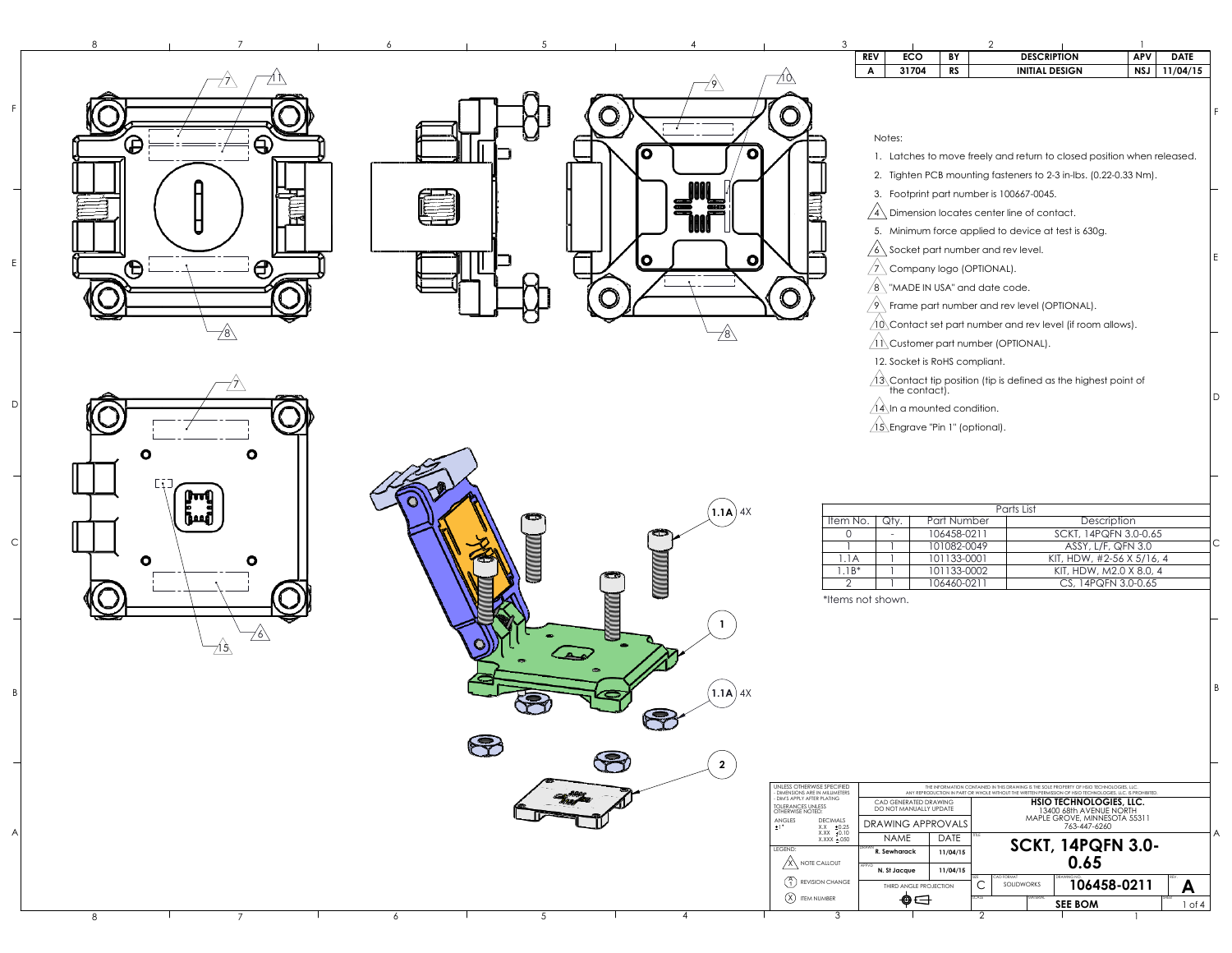



7



6

5

4

8

 $B$ 

 $\overline{A}$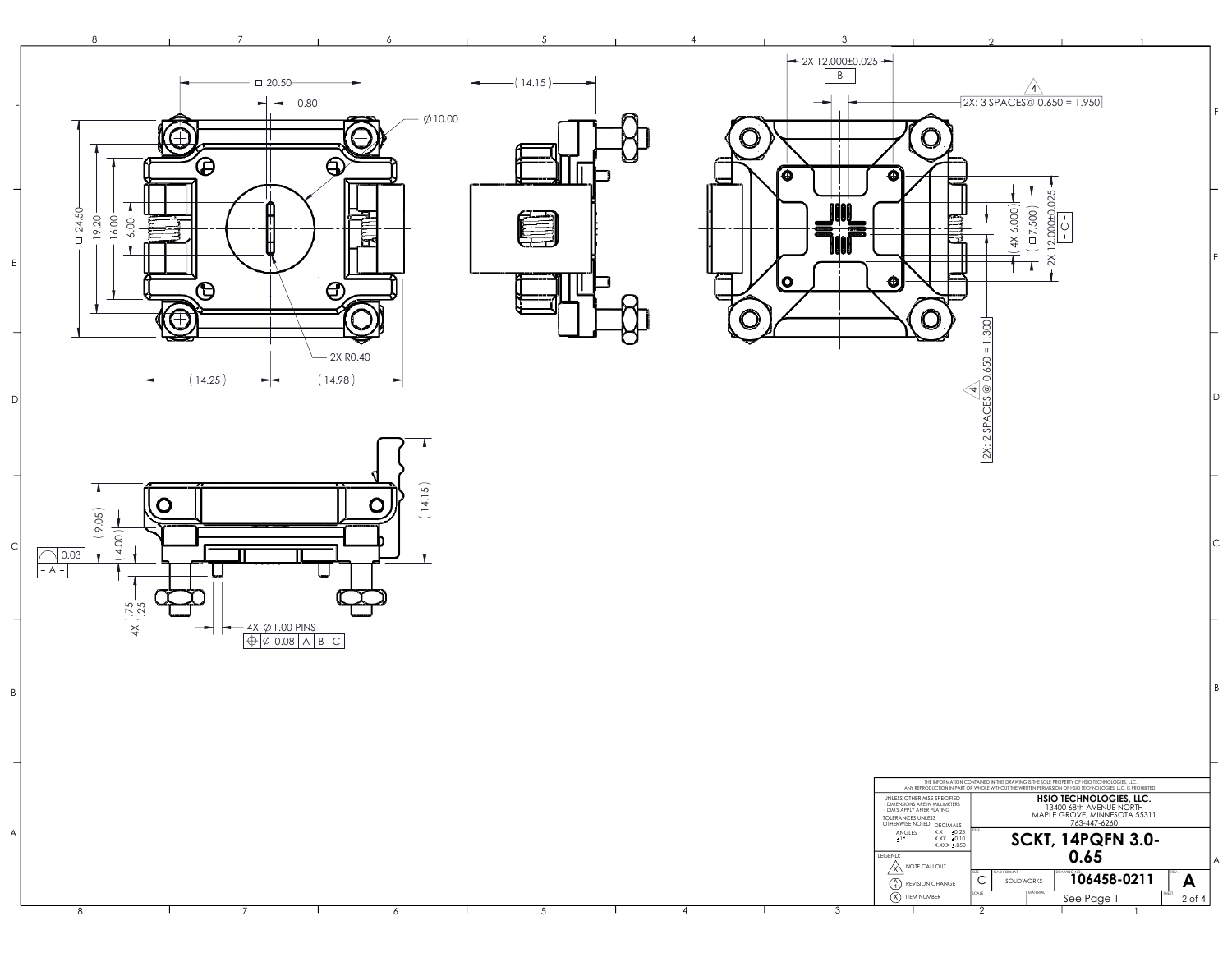